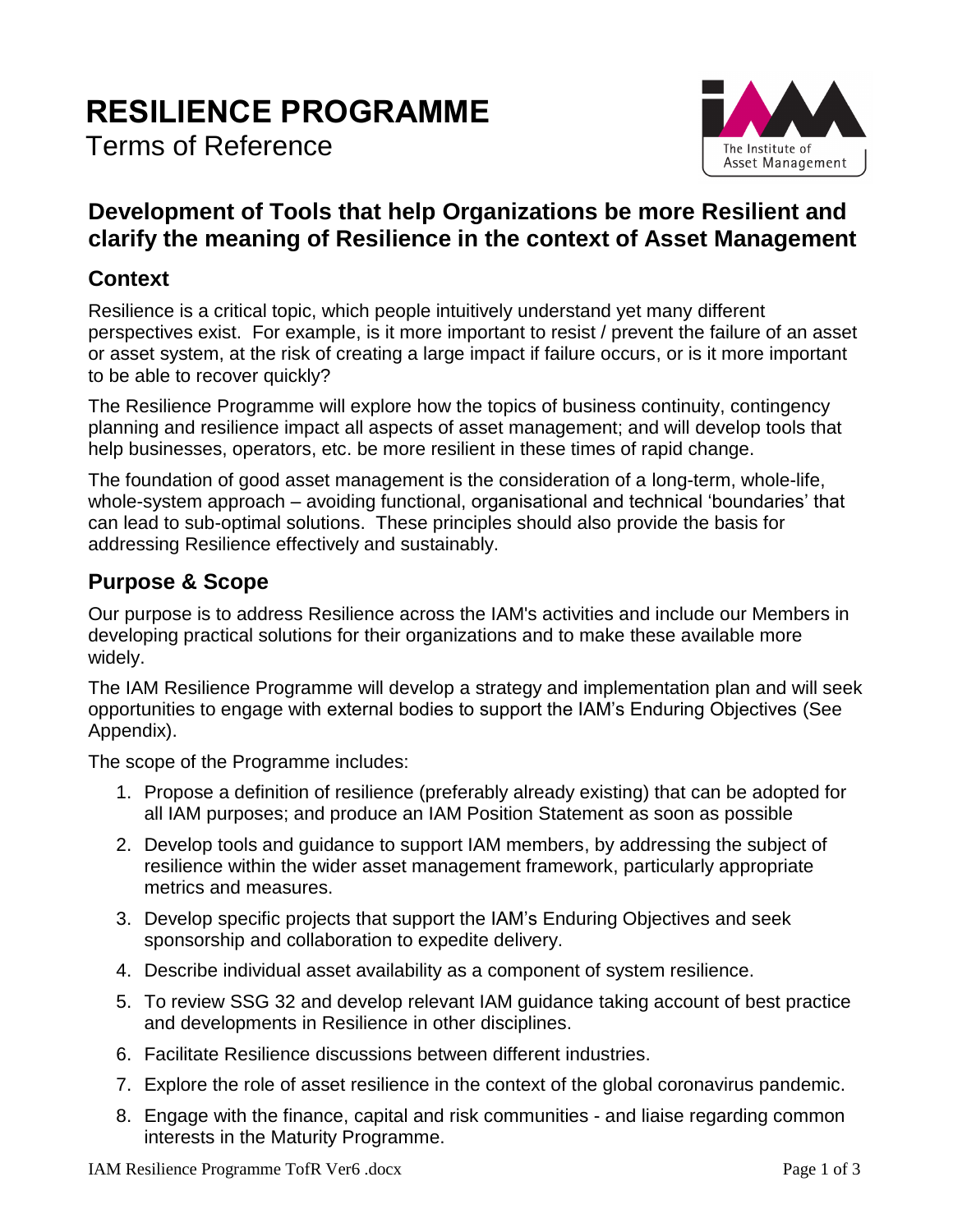## **Approach**

In addition to the Steering Group, Working Groups will be established to undertake the activities proposed. We expect that there will be multiple workstreams of differing durations.

The Steering Group will

- Develop and deliver, for Board endorsement, a Resilience Strategy and Implementation Plan as soon as possible;
- Scope and initiate Projects to deliver this Programme.

The active involvement of IAM Chapters in this Programme is vital:

- To enable the collection and collation of best practice thinking from all member communities;
- To ensure proposals from the group are relevant internationally, by effectively addressing both global and local challenges and priorities; and
- To promote the implementation of relevant initiatives in each community.

#### **Governance**

The Steering Group is authorized by IAM Board and will keep under review: its best size and mix (and TofR); making recommendations for change to IAM Board as required. IAM knowledge products and output will be governed by Faculty processes.

The following people were invited to form the initial Steering Group, which may be augmented as the Strategy and Plan emerges:

- Bernard Gaudreault, Chair (Council Member; IAM Canada)
- Mark Knight, Secretary (Chair Technical Committee, IAM USA)
- Anato Chowdhury
- Ed Dalton
- Ian Gray
- Vernon Harley
- Wendy Owen
- Further representation of Chapters, Patrons, NxtGen and external to be developed
- Office Secretariat TBC

The Resilience Programme will encourage active engagement from of Council Members, IAM Committees and Networks (Patrons / NxtGen / Academic & Research) as well as engaging IAM Members as much as possible.

#### **Sponsorship**

The IAM seeks collaboration with similar bodies and active support, either financial or in kind from interested organizations. We welcome contact either directly or if you become aware of relevant contacts.

Please contact [Liam.Nolan@theIAM.org](mailto:Liam.Nolan@theIAM.org) or [Office@theIAM.org](mailto:Office@theIAM.org)

Authorised by IAM Board on 12 March 2021